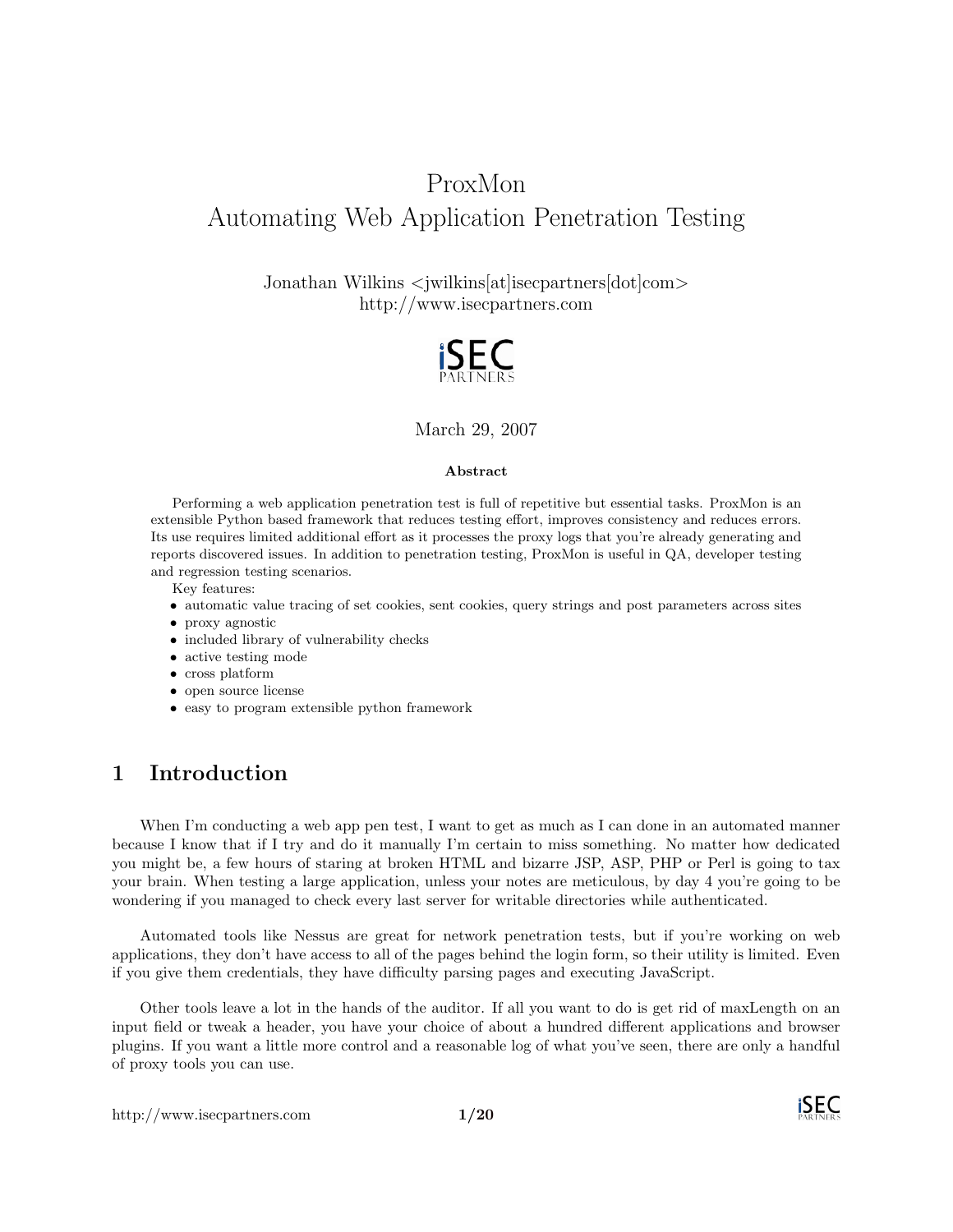Proxies give you great insight into how an application works and the good ones will support the following features:

- SSL transactions
- Proxy chaining
- Log seen transactions
- Allow for manual editing of transactions
- Permit scripting

Most auditors I know use WebScarab, though Paros, Burp, SpikeProxy, Pantera and WebScarab-NG all support the above features and have varying levels of polish.

The Overview section of the WebScarab web page says:

There is no shiny red button on WebScarab, it is a tool primarily designed to be used by people who can write code themselves, or at least have a pretty good understanding of the HTTP protocol.

Think of ProxMon as a first step toward that shiny red button. With ProxMon running alongside WebScarab, all you have to do is browse the target website to start seeing areas that merit further investigation or actual vulnerabilities. Using ProxMon while testing parameter tampering will often uncover unrelated flaws that would otherwise require time consuming careful analysis. It doesn't replace the mind of an experienced web application auditor, but it helps you ensure proper coverage when faced with large applications and short schedules.

### 2 Usage

Basic usage is trivial. If you run ProxMon at the command line, it will automatically scan your most recent WebScarab temporary directory and report any discovered issues. If you are currently running Web-Scarab it will also be placed in monitor mode and continue to report issues as you browse the site.

The results below are from an online (-o) test, which includes passive tests (those which only examine stored transactions) as well as active tests (which will make outbound network connections to hosts seen in the transactions to perform further tests).

Here's an example of what you can expect to see when running the tool:

[\*] starting ProxMon v1.0.18 (http://www.isecpartners.com)<br>[\*] Copyright (C) 2007, Jonathan Wilkins, iSEC Partners Inc.<br>[\*] Proxmon comes with ABSOLUTELY NO WARRANIY;<br>[\*] This is free software, and you are welcome to redis under certain conditions; see accompanying file LICENSE for details on warranty and redistribution details. \* Loading support for: WebScarab [\*] Loading Checks ... Find interesting comments Find cookie values that also are sent on the query string Find HTTP Basic or Digest Authentication usage I dentify frameworks and scripts in use by server − Find dangerous functions in JavaScript code − NOP − Does n o th in g  $−$  Find offsite redirects − Find cookies with the secure flag that also get sent cleartext<br>− Find values set over SSL that later go cleartext  $-$  Find values sent to other domains

http://www.isecpartners.com 2[/20](#page-19-0)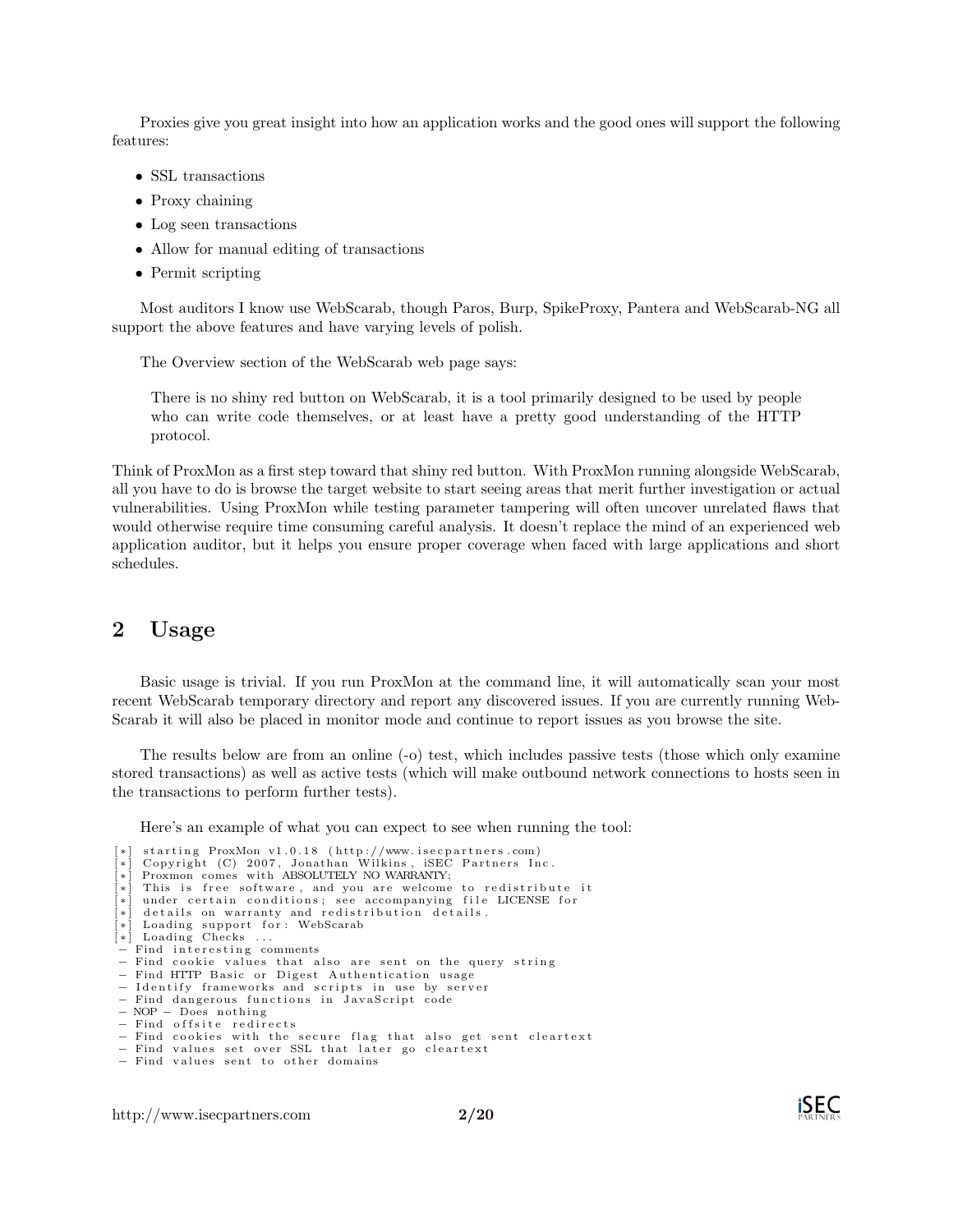```
− Find common undesirable directories
- Find files that indicate common vulnerabilities
 - Find directories that allow directory listing
− Find SSL server configuration issues
   Find directories writable via PUT
[*] 15 checks loaded
 * ] Finding available sessions
    Processing session test/webscarab in test
    Running in monitor mode
 *] Monitoring test/webscarab
 *] Parsing existing conversations
    Interesting comment: XXX in http://scratch.bitland.net:80/ (TIDs: 35)
[*] Interesting comment: bug in http://www.bitland.net:80/ (TIDs: 532)<br>[*] Interesting comment: TODO in http://scratch.bitland.net:80/ (TIDs: 35)
[*] Interesting comment: ??? in http://scratch.bitland.net:80/ (TIDs: 35)<br>[*] Interesting comment: !!! in http://scratch.bitland.net:80/ (TIDs: 35)<br>[*] Cookie value seen on QS: secret1 (Secure, SSL) (TIDs: 9)<br>[*] Cookie va
[*] Basic auth seen: jwilkins:asdfasdf (TIDs: 31, 32)<br>[*] Digest auth seen: Authorization: Digest username="jwilkins", realm="scratchdigest", nonce="<br>OILObsmBAA=5ee56732a14ca51e16fd3af52a1fac2f6f0492b0", uri="/digestauth"
     ( TIDs : 3 4 )
[*] IDed framework: scratch.bitland.net:80 is using PHP/5.2.1 (http://www.php.net) (TIDs: 0)<br>[*] IDed framework: www.isecpartners.com:80 is using YUI/1.2.3 (http://developer.yahoo.com/yui) (
     TIDs: 16)
[*] Unsafe JavaScript found: eval at http://scratch.bitland.net:80/:22 (TIDs: 35)<br>[*] Unsafe JavaScript found: eval at http://scratch.bitland.net:80/:23 (TIDs: 35)
[*] Secure cookie value sent clear: secret2 (TIDs: 7, 9)<br>[*] Secure cookie value sent clear: secret1 (TIDs: 16, 36)
[*] Value set over SSL sent clear: value secret2 (set by www.bitland.net:443 in setcookie) seen as
      bar qs ( sent to scratch . bitland . net : 80) (TIDs: 9)
[*] Value set over SSL sent clear: value secret2 (set by www.bitland.net:443 in setcookie) seen as
       secure2 setcookie (sent to scratch.bitland.net:80) (TIDs: 7)
[*] Value set over SSL sent clear: value secret2 (set by www.bitland.net:443 in setcookie) seen as<br>secure2 sentcookie (sent to scratch.bitland.net:80) (TIDs: 7)
[*] Value set over SSL sent clear: value secret1 (set by www.bitland.net: 443 in setcookie) seen as
       asdf post (sent to www.bitland.net:80) (TIDs: 36)
[*] Value set over SSL sent clear: value secret1 (set by www.bitland.net:443 in setcookie) seen as foobar qs (sent to www.isecpartners.com:80) (TIDs: 16)
       foobar qs ( sent to www. is ecpartners . com : 80)
     Value (secret1) sent to multiple domains: bitland.net (TIDs: 5, 6, 36)
     Value (secret1) sent to multiple domains: isecpartners com (TIDs: 16)
    Bad directory found: /backup/ on scratch.bitland.net:80 (TIDs: 0)
    Bad file found: / environ.pl on scratch.bitland.net:80 (TIDs:
    Listing of /listable/ on scratch.bitland.net:80 succeeded (TIDs:
     SSL Config issue https://www.bitland.net:443: aNULL null cipher (TIDs: 0)
    SSL Config issue https://www.bitland.net:443: Export strength ciphers (TIDs: 0)
[*] SSL Config issue https://www.bitland.net:443: 40 bit Export strength ciphers (TIDs: 0)<br>[*] SSL Config issue https://www.bitland.net:443: Low strength ciphers (TIDs: 0)
 * SSL Config issue https://www.bitland.net:443: SSLv2 protocol (TIDs: 0)
    Parsed 38 existing conversations
    Session is not active, no point in monitoring
```
Some checks are based on a single transaction and some are based on tracking more complicated global state.

The http auth check will trigger any time it sees an Authorization header. It also decodes the header so that the username and password can be seen.

[\*] Basic auth seen: jwilkins: asdfasdf (TIDs: 31, 32)

The secure cookie sent clear check tracks all cookies that are set with the Secure flag and will report if their associated value is ever sent clear. To be clear, this check doesn't care about names. If it ever sees that value in any cleartext context (for example, under a different name and sent on a query string), it will alert you.

[\*] Secure cookie value sent clear: secret2 (TIDs: 7, 9)

Not every result is an actual vulnerability. For instance, the JavaScript checks only point to functions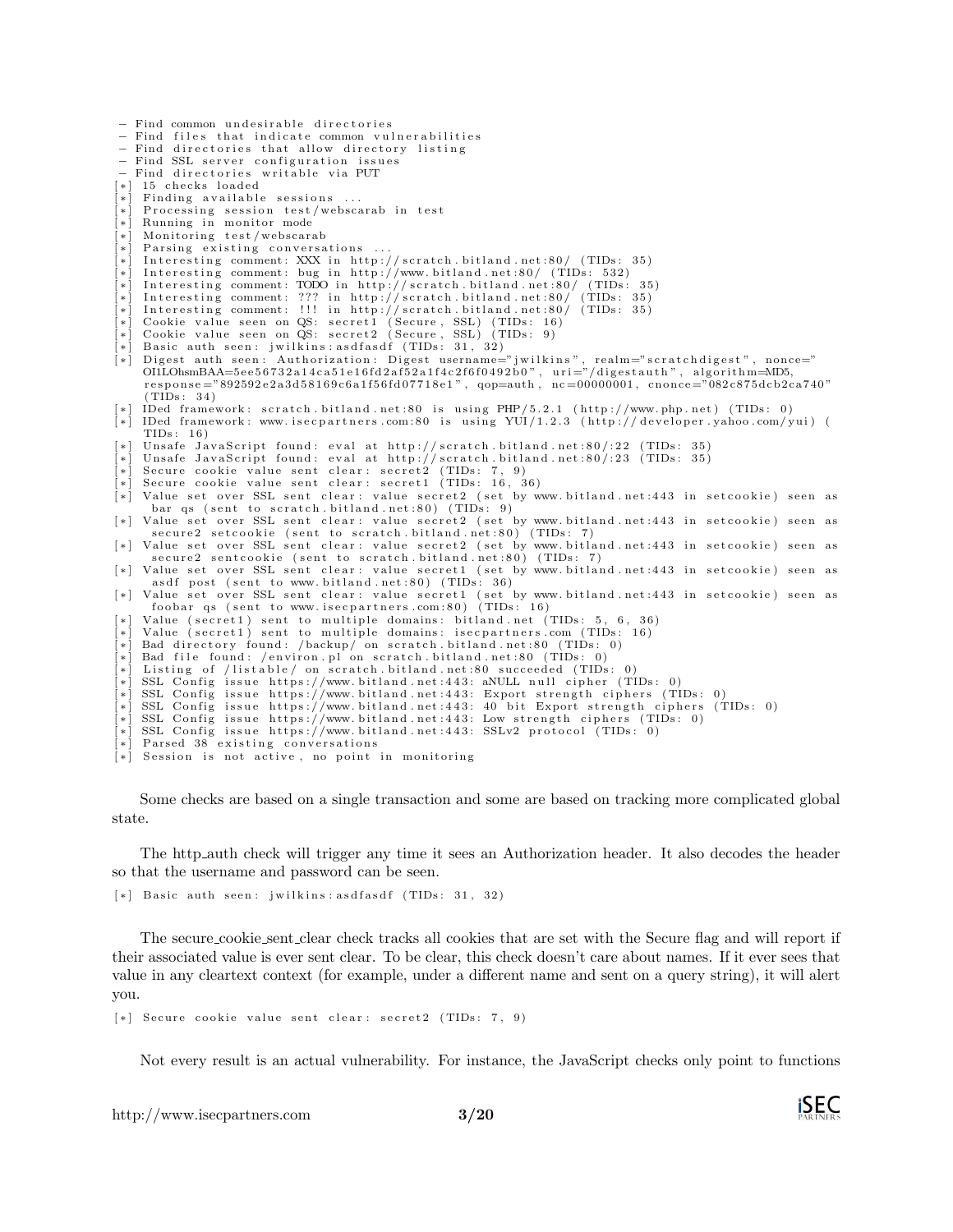that tend to be used insecurely. However, this is a vast improvement over trying to go through all of the logs manually because you can see interesting events as they occur and investigate further immediately.

```
[*] Unsafe JavaScript found: eval at http://scratch.bitland.net:80/:15 (TIDs: 35)
```
The above check is reporting the server, the function (eval) and line number (15) and the transaction that it was seen in (TID: 35).

Other checks results indicate a definite issue

```
[*] SSL Config issue https://www.bitland.net:443: 40 bit Export strength ciphers (TIDs: 0)
```
40-bit SSL ciphers are something that shouldn't be supported.

Some important command line parameters are:

-o: Perform active tests, which include actions like connecting to hosts

- -d: Specify a datasource to search for sessions
- -c: Summarize cookie information
- -q: Summarize query string information
- -v: Include verbose information

The verbose mode tells the checks to report a little more information where appropriate. The comment warn check will output the line that contains the relevant comment tag.

```
[*] Interesting comment: TODO in http://scratch.bitland.net:80/ (TID: 35)<br><!-- TODO: - this is a taxt
   - TODO: - this is a test -->
```
## 3 Architecture Overview

The main engine in proxmon.py loads the available proxies and checks. The engine then calls the selected proxy's sessions() function to get information on all stored sessions or makes a selection using session info() if a session is specifiec in the command line parameters. Then it uses the proxy's get() or get next() method to retrieve logs. The logged requests and responses are then passed to the request and response parsers in transaction.py. Those methods populate the datastore and execute the appropriate check methods. At the end of processing, control is passed back to the engine where checks are called one last time to process the completed transaction (if they have exposed a run() method).



http://www.isecpartners.com 4[/20](#page-19-0)

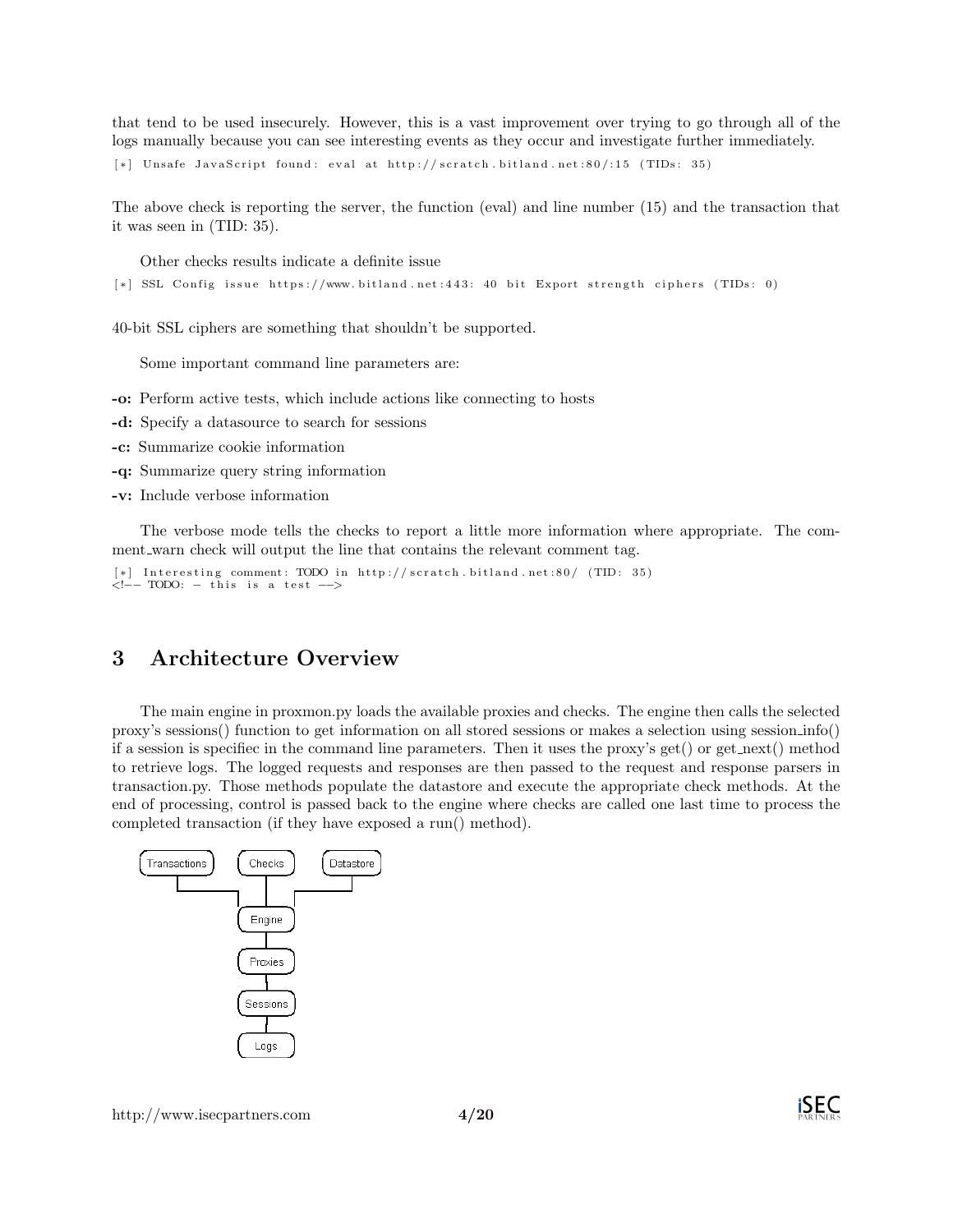## 4 Adding to checks

Many checks rely on simple text configuration files that can be easily edited to increase coverage.

For instance, the bad directory check searches all of the seen directories for accessible subdirectories that are generally undesirable such as 'backup' or 'IISAdmin'. If you want to add a directory to the bad directory check, all you have to do is edit modules/bad directory.cfg and add the directory you want the tool to search for.

bad\_dirs: [ backup, bak, \_vti\_bin, IISHelp, IISAdmin, old ]

The config file format is quite simple but flexible.  $1$  If you want a simple string, just type it with no quotes. Single or double quotes will generally ensure proper escaping. Anything after  $a \#$  is a comment.

A more complicated example is the bad files check. This check is run in online mode and checks all detected directories for common problem files such as test scripts, configuration files that might contain sensitive information or known vulnerable scripts.

```
bad files: [
  { file : 'iisstart.asp',
   t e x t : SERVER NAME,
   desc : Default page},
  { file : 'environ . pl',
   t e x t : SERVER NAME,
   desc: "Test script leaks server information in it's output"},
  \{ file: 'environment.cgi' \}t e x t : SERVER NAME,
   desc: "Test script leaks server information in it's output"}
]
```
Another useful feature of ProxMon is that it can tell you what frameworks are in use. For instance, the version of PHP<sup>[2](#page-4-1)</sup> or YUI<sup>[3](#page-4-2)</sup>. These tests require a little more sophistication when specifying strings. This module allows the use of regular expressions so you can be fairly accurate.

```
framework_info:{
    name: dojo,
    url : ' http ://dojotoolkit.org',
    body: 'http://dojotoolkit.org/community/licensing.shtml',
    bodyver: 'dojo.version\s(\left[\langle d+|\langle .\rangle + \rangle \right]'
  }
  { name : YUI,
    url : 'http://developer.yahoo.com/yui',
    body: 'http://developer.yahoo.net/yui/license.txt',
     bodyver : 'http ://developer .yahoo .net/yui/license .txt\nversion :\s+(.*)\n'
  }
  { name : Frontpage ,
    url: 'http://www.microsoft.com',
    r h l : "Server : \s + .*(FrontPage)r h l v er : ' \text{Server} : \S + * \text{FrontPage}/((\{\dagger\} + \{\ddagger\})'
  }
```
<span id="page-4-1"></span><span id="page-4-0"></span><sup>1</sup>ProxMon uses http://www.red-dove.com/python config.html by Vinay Sajip <sup>2</sup>http://www.php.net

<span id="page-4-2"></span><sup>3</sup>http://developer.yahoo.com/yui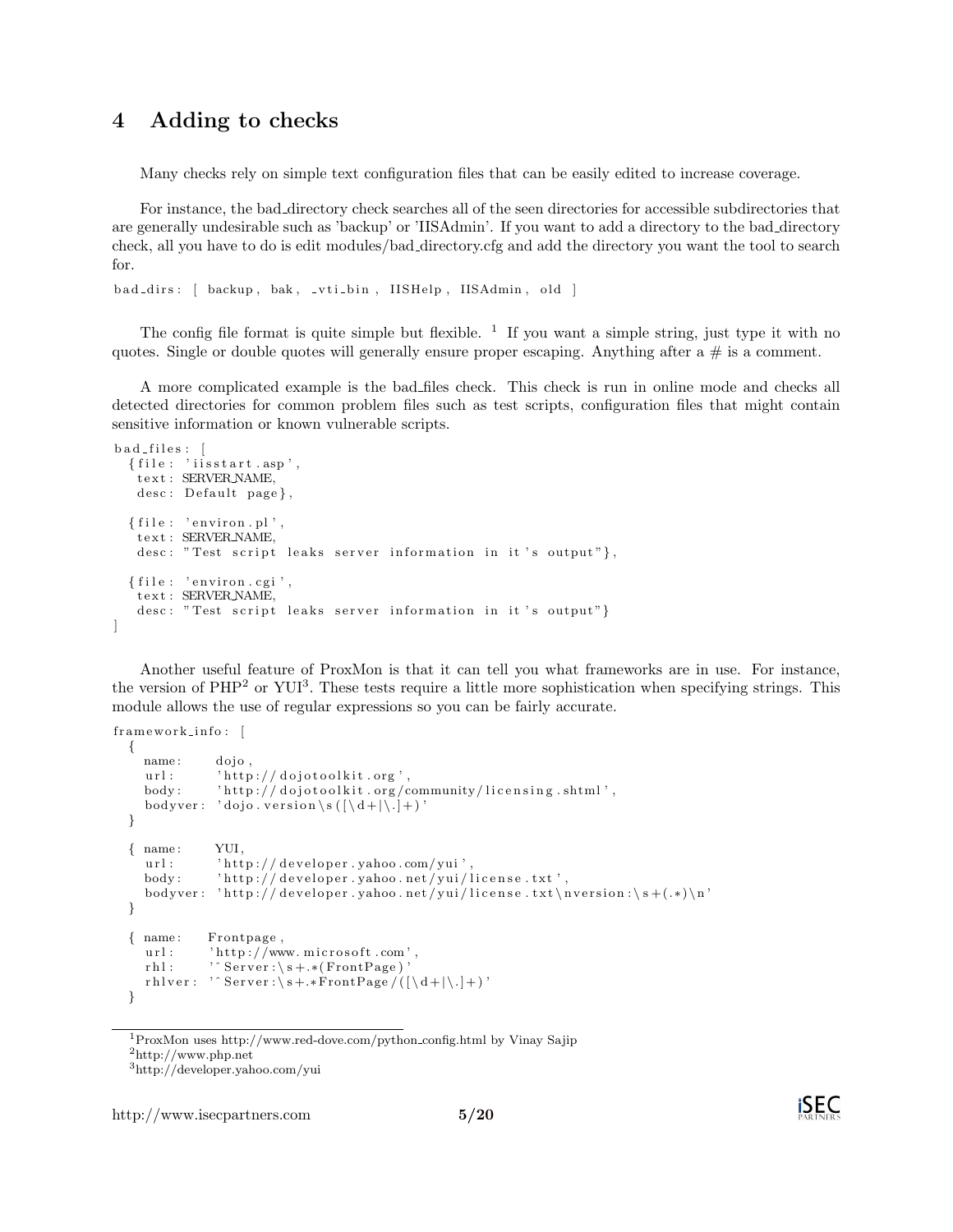```
{ name : PHP,
      url: 'http://www.php.net'
      r h l : \cdot ' ^ Server : \ s + .* (PHP) '
      r h l v e r : \cdot \circ S e r v e r : \sqrt{s + .*PHP}/( [\sqrt{d +}|\cdot|] + )}
]
```
## 5 Writing checks

You can add your own checks to allow ProxMon to understand a custom application, or make it aware of a security issue you are particularly concerned about. If your application always enforces a certain page flow, ProxMon could have a custom check that verifies this flow is consistent. It could also attempt to perform actions without sending the correct cookies or modify request values illegally. This can make ProxMon a valuable part of your regression testing process.

All you need to do to have ProxMon incorporate your check is to place the new check in the modules subdirectory and ProxMon will automatically detect it if it's a subclass of pmcheck.

#### 5.1 Passive checks

Here's a module that does nothing.

```
1 from pmcheck import ∗
2
s class nop (check):
4 "NOP – Does nothing"
```
Listing 1: ../modules/nop.py

The first line references the file that contains the class definitions for the check classes. The check class is the base class and it is used for most passive checks. The netcheck class is used for active checks, anything that will make outbound network connections should subclass from this. The last basic check type is the postruncheck, which is only run at the end of a session and is used by the cookie summary check and query summary checks.

The above check doesn't do anything because it doesn't implement any functions that are automatically run during or after transaction processing.

Most checks are based on the check class and, as mentioned above, run when the full transaction has finished processing and all data is available. To run like this, just declare a function called run()

```
1 "Find cookies with the secure flag that also get sent cleartext"
2 from pmcheck import ∗
3 from pmu til import ∗
4
5 class secure_cookie_sent_clear (check):
6 "Find cookies with the secure flag that also get sent cleartext"
7
\text{se} def run (\text{self}, \text{pmd}):
9 for s in pmd. SetCookieSecureValues:
10 if s in trivial_values: continue
11 if s in pmd. Clear Values:
```
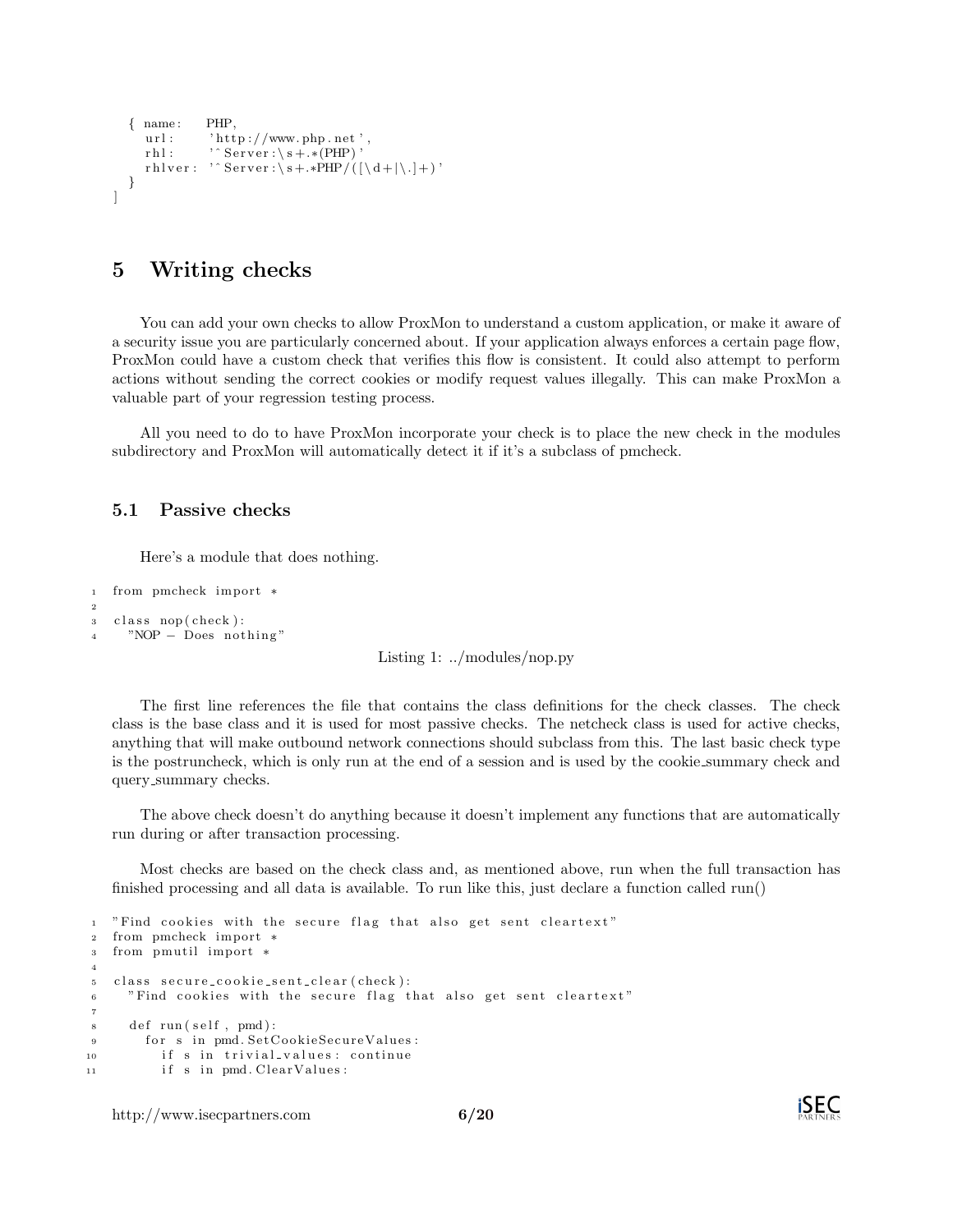```
12 for x in x \text{ range}(\text{len}(\text{pmd. ClearValues}[s])):
13 desc = ^{"}[*] Secure cookie value sent clear: \%s" % s
14 id = pmd. Clear Values [s][x][' httpparams '][' id ']
15 self.add_single(desc, id=id)
```
Listing 2: ../modules/secure\_cookies\_sent\_clear.py

Here the module is checking pmd (which is the ProxMon Datastore). This is updated constantly with information on values seen in the various transactions.

The SetCookieSecureValues dictionary is keyed by value. To find out if any value is also seen clear, all you have to do is loop through the keys in the dictionary and compare against those in pmd's ClearValues dictionary.

Knowing that isn't enough to get output though. A call to the check class's add\_single() method is needed for the application to report on the issue.

Other methods are available. For instance, the req hl parse method is called anytime there's a request header line available to process.

```
1 "Find HTTP Basic or Digest Authentication usage"
2 from pmcheck import ∗
3 import re, base64
4
5 class http_auth(check):
6 "Find HTTP Basic or Digest Authentication usage"
7
\delta def req_hl_parse(self, 1, t):
9 m = re.search('^Authorization:\sBasic (.*)', 1, re.IGNORECASE)
10 if m:
11 \text{desc} = "[*] Basic auth seen: %s" % base64.decodestring (m. group (1))
12 vdesc = \overline{R}r\acute{E}r\acute{E}r version : %s ' % (1. strip ())
13 self.add_single(desc, id=t['id'], verbose=vdesc)
14 elif re.search('^Authorization:\sDigest', l, re.IGNORECASE):
15 desc = "[*] Digest auth seen: \%s" \% (l.strip())
16 self. add_single(desc, id=t ['id'])
                                  Listing 3: ../modules/http_auth.py
```
Since all this check is concerned with is the request headers, there's no need to implement a run() function. The simple presence of an Authorization header is information enough.

#### 5.2 Check methods

The following is in the same order as the methods would be called during normal transaction processing.

#### 5.2.1 Called from transaction.parserequest

rl parse() Parses the first line of the request

This contains the method ('GET', 'HEAD', ...), the requested URL ('http://www.isecpartners.com:80/index.html') and the HTTP version ('HTTP/1.0')

req\_hl\_parse() Called for each header line

This is passed the whole header line ('Host: www.isecpartners.com\r\n')

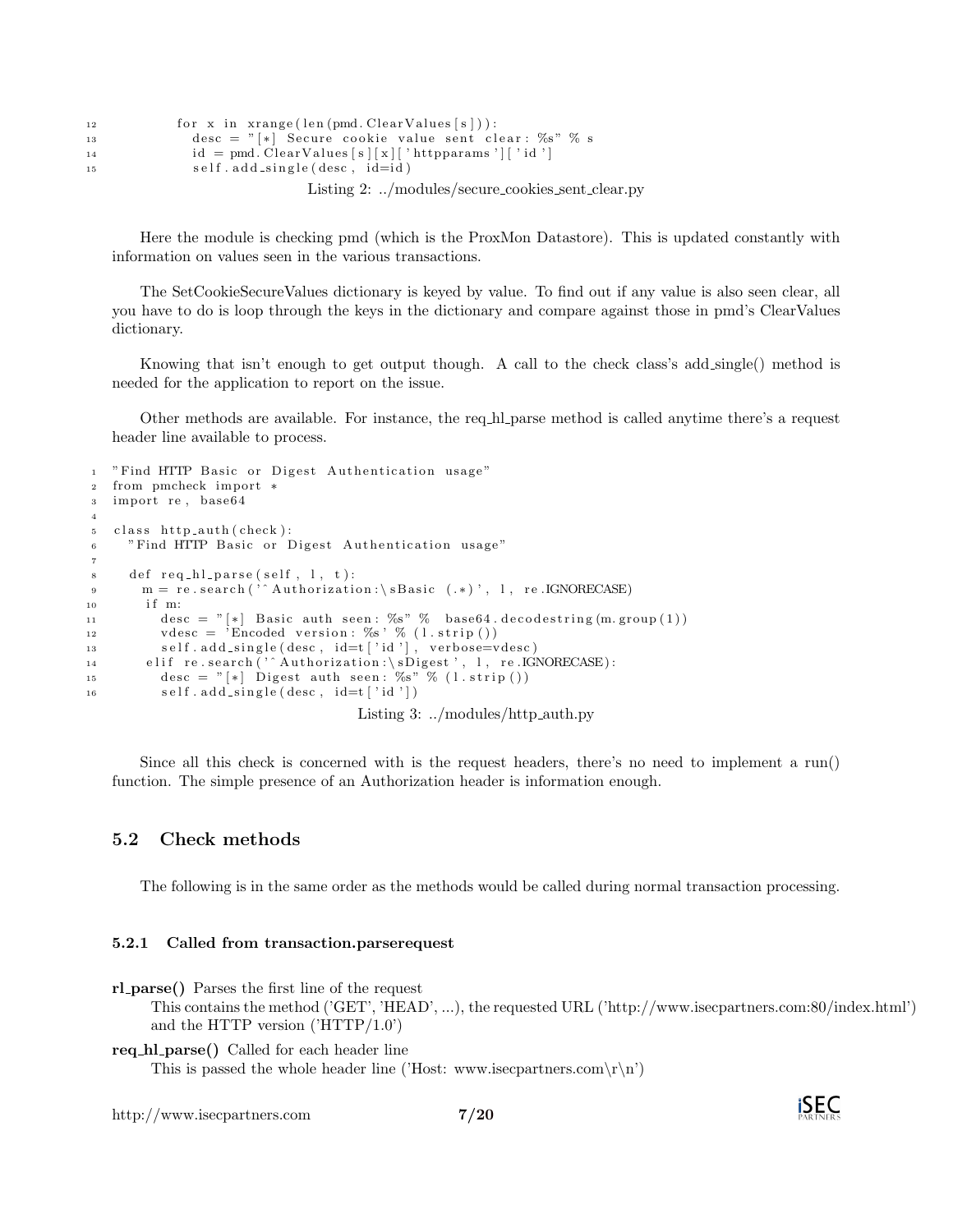req body parse() Called to parse the full body This is generally the POST or PUT contents

#### 5.2.2 Called from transaction.parseresponse

- sl\_parse() Parses the first line of the response. (The status line) ('200 OK HTTP/1.0')
- resp\_hl\_parse() Called for each header line Similar to the request Headers
- resp body parse() Called on the uncompressed response body. The code in transaction.py will handle gzip and both varieties of deflate.

#### 5.2.3 Called from proxmon.scan or proxmon.tail

run() The full transaction has been handled and the transaction dictionary is fully populated. All values will have been added to the datastore.

#### 5.3 Active checks

Checks that do more than just parse the stored transactions are also quite easy to write. These checks allow you to actively test for classes of vulnerabilities that can't be detected by parsing log files alone.

The urltesting module has a number of convenient functions available that will connect out to target hosts and check for or retrieve files. This module is based on curl  $^4$  $^4$  and pyCurl  $^5$  $^5$ .

If your network check uses the functions in urltesting and you are on a network that requires the use of a proxy (other than WebScarab), it will automatically use the proxy specified in the http proxy and https proxy environment variables or you can override these via the -p command line parameter. It will also get access to the appropriate cookies, which are constantly written out as proxmon.cj in Mozilla cookies.txt format.

The expiry on cookies stored to the proxmon.cj file are incorrect. In order to ensure the availability of ephemeral cookies or ones with a very short lifetime, the expiry is changed to 1 year after the current time.

```
1 "Find directories that allow directory listing"
2 from pmcheck import ∗
3 from pmutil import *
4 try:
5 import urltesting
6 except ImportError:
7 \qquad loaderror = True
8
9 class dir-listing (netcheck):
10 "Find directories that allow directory listing"
11 def \text{1} init \text{1} (self):
12 netcheck. __init__(self)
13 self.checked_dirs_by_server = {}
     4http://curl.haxx.se/
```
<span id="page-7-1"></span><span id="page-7-0"></span><sup>5</sup>http://pycurl.sourceforge.net/



http://www.isecpartners.com 8[/20](#page-19-0)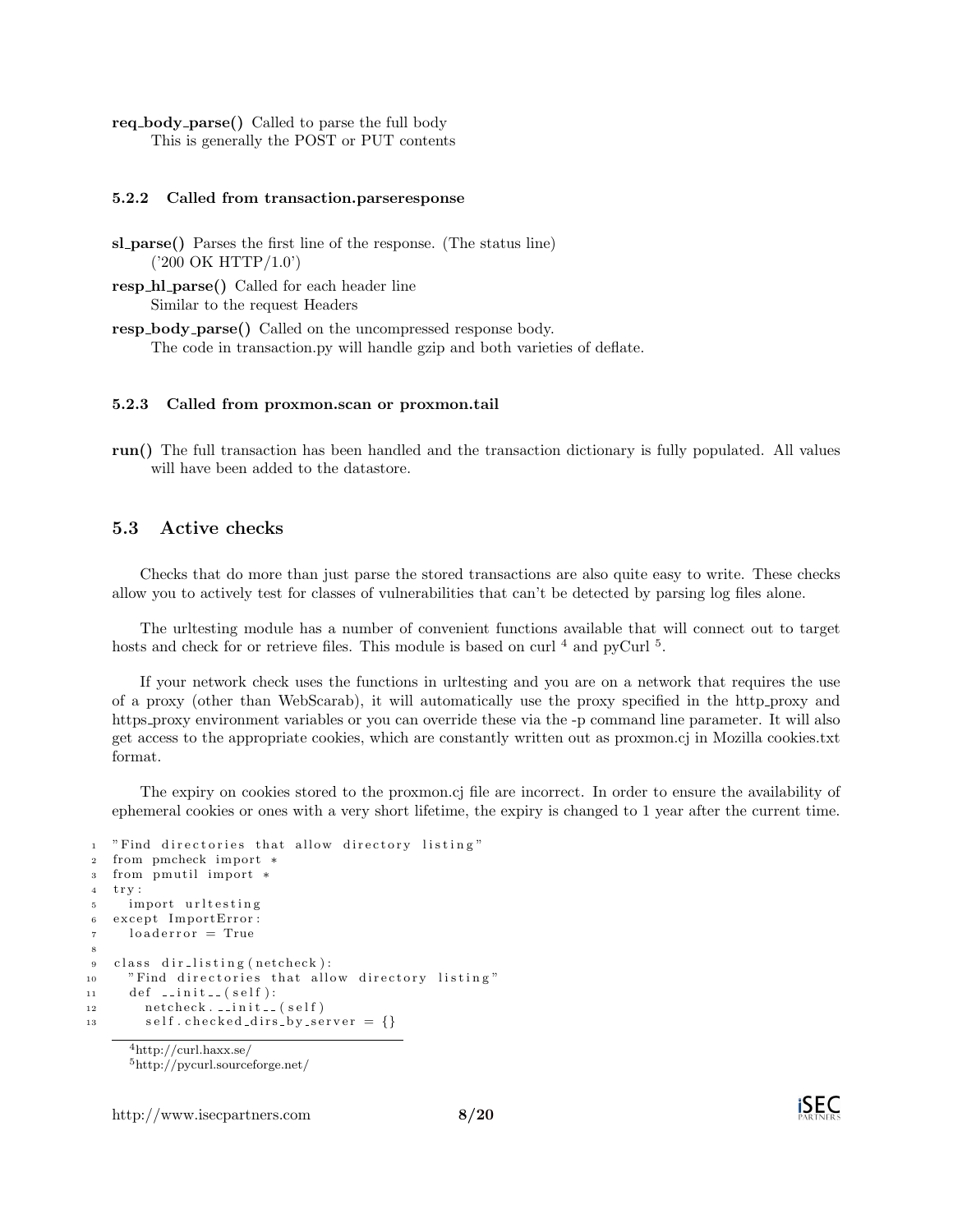| 14              |                                                                                                               |
|-----------------|---------------------------------------------------------------------------------------------------------------|
| 15 <sub>1</sub> | def run(self, pmd):                                                                                           |
| $16\,$          | $end = len (pmd. Transactions)$                                                                               |
| 17              | for t in pmd. Transactions [self.lasttransaction:end]:                                                        |
| 18              | $\text{dirs} = \text{implied-dirs}(\text{t} \mid \text{'path'} \mid)$                                         |
| 19              | for d in dirs:                                                                                                |
| 20              | if t 'server'  in self.checked_dirs_by_server:                                                                |
| $^{21}$         | if d in self.checked_dirs_by_server[t]'server']]:                                                             |
| 22              | continue                                                                                                      |
| 23              | if urltesting gives directory listing $(t \mid 'proto'] + \frac{1}{2} / \frac{1}{2} + t \mid 'server'] + d$ : |
| 24              | desc = $\lceil * \rceil$ Listing of %s on %s succeeded ' % (d, t   server '])                                 |
| 25              | self.add_single(desc)                                                                                         |
| 26              | if t['server'] in self.checked_dirs_by_server:                                                                |
| 27              | self.checked_dirs_by_server[t]'server']].append(d)                                                            |
| 28              | else:                                                                                                         |
| 29              | self.checked_dirs_by_server[t]'server']] = [d]                                                                |
| 30              | $self. last transaction = end$                                                                                |
|                 |                                                                                                               |

Listing 4: ../modules/dir listing.py

This module waits until transaction processing is complete and then iterates through any unseen transactions. First, it expands the path to include any implied directories (eg /foo/bar/baz/ implies /, /foo, /foo/bar/). Then it searches through any that it hasn't seen already and sees if they contain strings that imply that the directory contents are viewable.

Important to note is the difference between t['server'] and t['host']. 'server' contains the hostname and port (such as isecpartners.com:80), whereas host just includes the name or IP of the server (simply isecpartners.com). You generally want to be careful when writing checks to reference the former instead of the latter. Different systems are often running on different ports or under different server names. Distinguishing by 'host' alone isn't always sufficient.

### 5.4 Transaction properties

Given a normal request for http://www.isecpartners.com:80/index.html?a=1&b=2 the values the transaction dictionary would have are given in (). The following is in the order the properties are added.

#### 5.4.1 Assigned by the proxy module

id The transaction identifier (1)

#### 5.4.2 Assigned in transaction.py by parsereqline()

method The HTTP method used in the request ('GET') url The full URL ('http://www.isecpartners.com:80/index.html?a=1&b=2') version The HTTP Version ('HTTP/1.0') proto Either http or https ('http') hostname Just the host portion of the URL ('www.isecpartners.com') domain The last 2 or 3 portions of the hostname ('isecpartners.com') **qsf** The full query string  $('a=1&b=2')$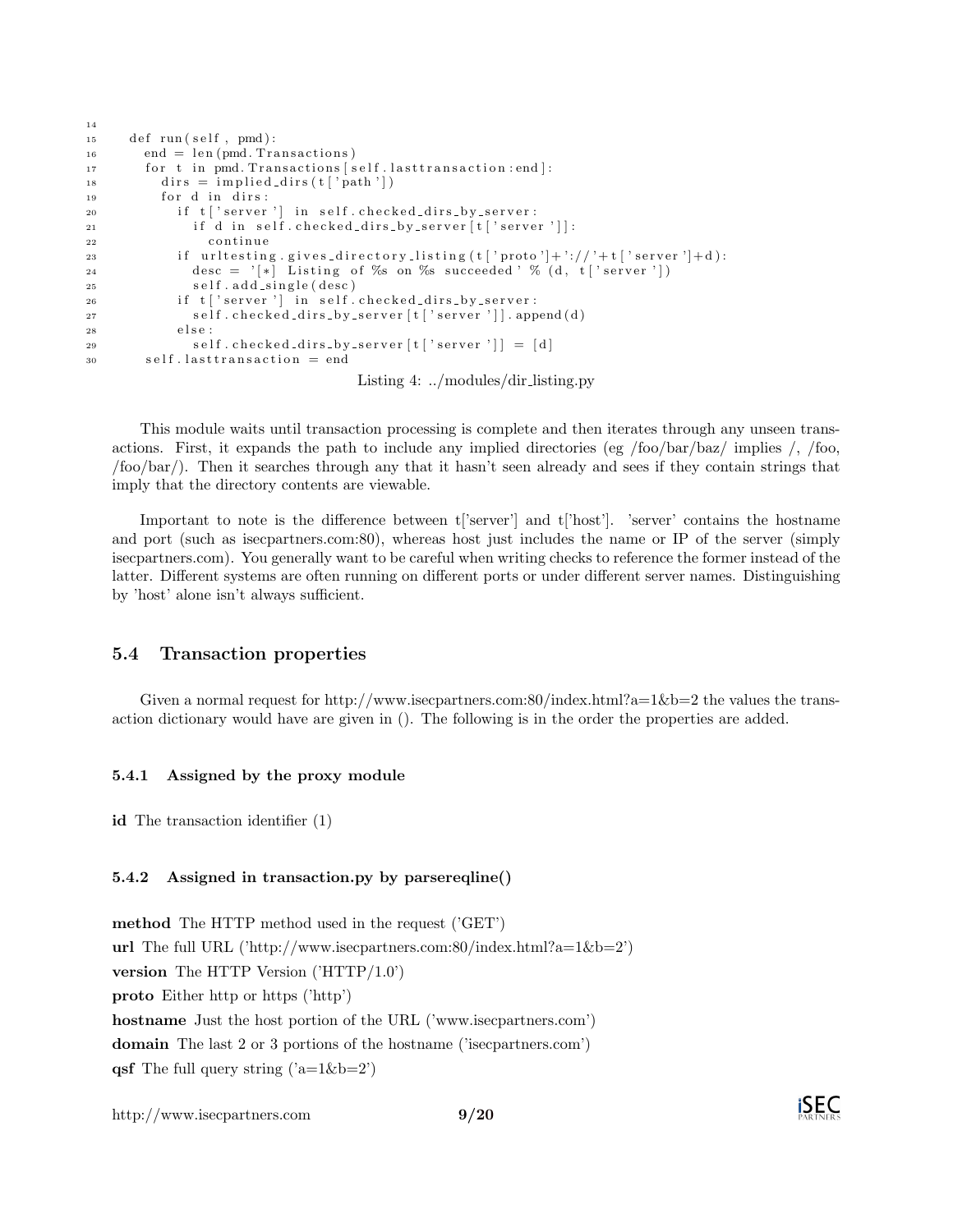**qs** A list with the portions of the QS ('[{'name': 'a', 'value': '1'} ... |') **path** Server side directory  $('')$ port Port the server is listening on ('80') server The combined hostname and port ('www.isecpartners.com:80')

#### 5.4.3 Assigned in transaction.py by parserequest()

sentcookies A list of cookies sent by the client host The Host: header value

#### 5.4.4 Assigned in transaction.py by parserequest()

setcookies A list of cookies set by the server, complete with flags respcontenttype The value of the Content-Type header respcontentlength The value of the Content-Length header location The value of the Location header

## 6 Datastore

Currently the datastore is focused on tracking values that are seen in cookies, on the query string or are sent as post parameters. These are all set by the transaction module.

Each of these values has the associated transaction details (described above) available under the 'httpparams' key.

#### 6.1 Lists

Transactions All processed transactions SetCookies All cookies seen in SetCookie headers SentCookies All cookies seen in Cookie headers QueryStrings All values passed on the query string PostParams All values sent via POST

## 6.2 Dictionaries (keyed by value)

SetCookieValues All Set-Cookies

SetCookieSSLValues Set-Cookies sent over SSL SetCookieSecureValues Set-Cookies with the Secure flag

SentCookieValues All values sent in Cookie headers from the client

http://www.isecpartners.com 10[/20](#page-19-0)

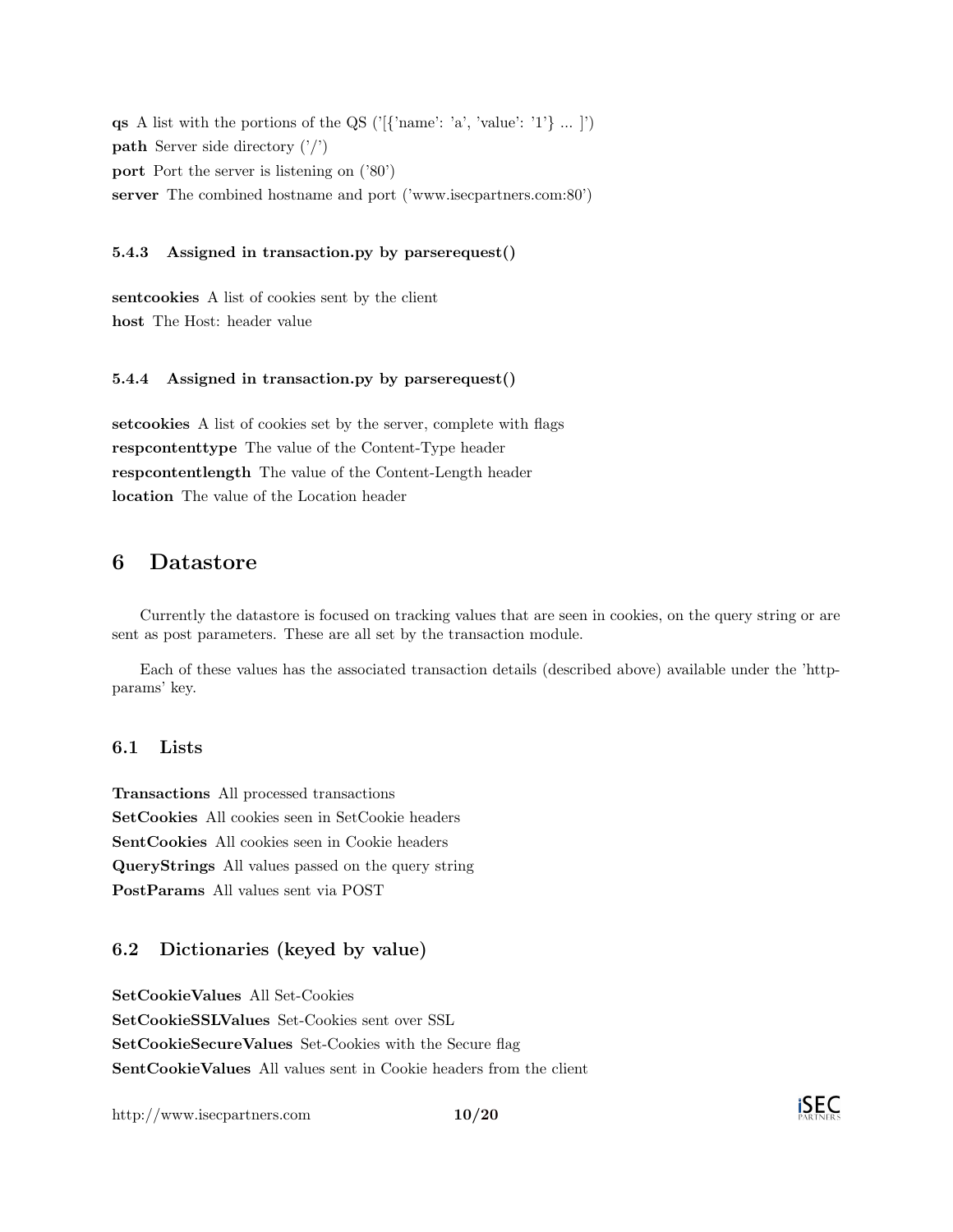AllCookieValues All of the cookies QueryStringValues All values sent via the query string QuerySPostParamValues All values submitted in POSTs ClearValues All values sent cleartext SecureValues All values sent over SSL AllValues Everything

## 7 Supporting Other Proxies

Adding support for other proxies is fairly straight forward. The full interface is documented in the appendicies, but partially repeated here so that readers can get an idea of the process.

## 7.1 Methods

New proxy modules must support the following methods:

sessions(where) Gets a list of available sessions, this is populated via the session info() function

- session info(where, name) Returns a dict including the session id, whether the session is still active, a list of domains seen in the session, a list of transactions (only required to contain the request and status lines) and dates.
- get(session, tinfo) Returns the specified transaction from the selected session get() and get next only have to be able to pass the request and response bodies as strings to the engine in order to take advantage of the appropriate processing code in transaction.py.

get next(session) Returns the next unseen transaction

## 7.2 Variables

New proxy modules must also define the following variables:

proxy name The string that will be displayed by the engine

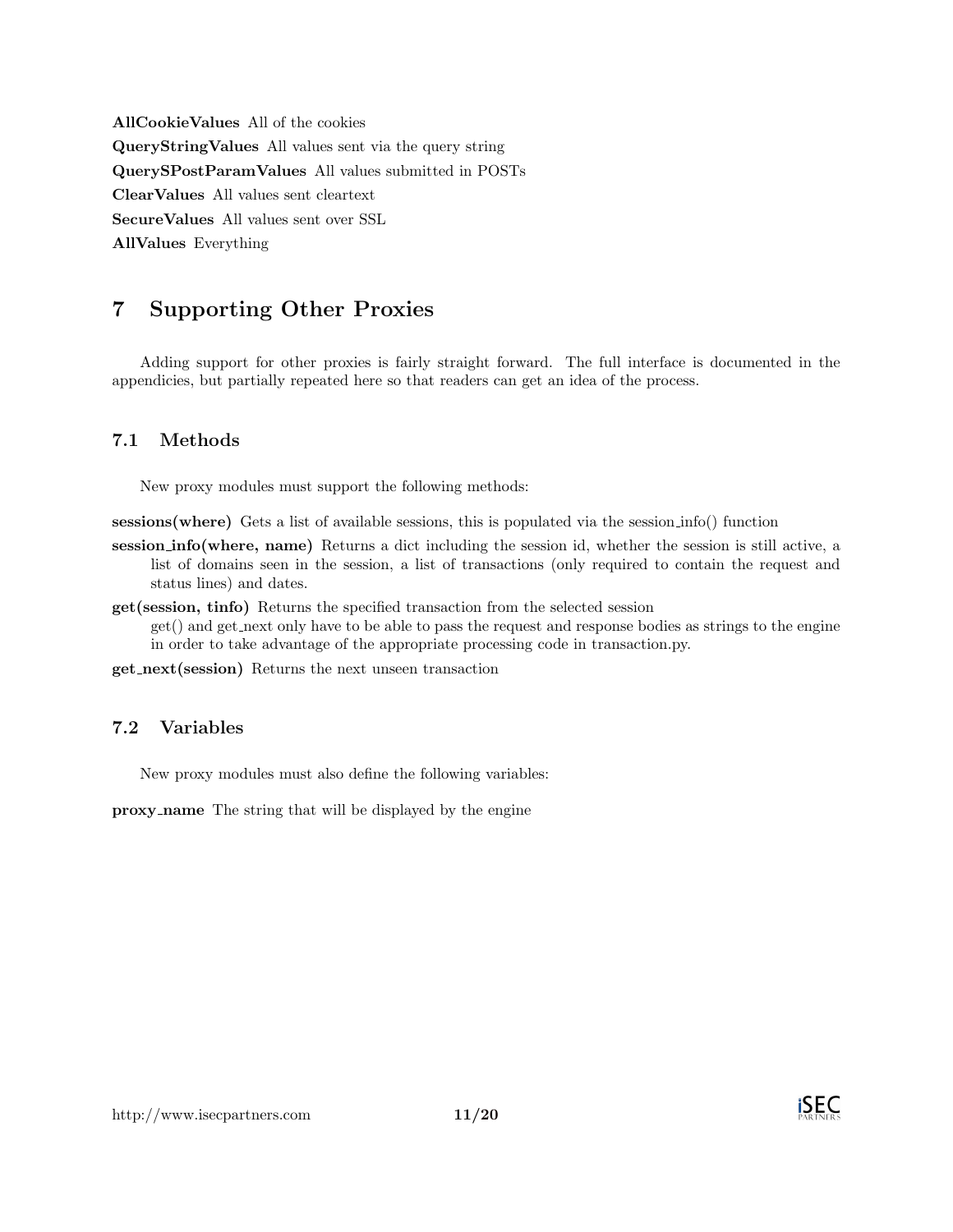## A Module pmcheck

Contains the base check classes (check, netcheck, postruncheck)

## A.1 Variables

| $\sim$ $\sim$ | $\sim$<br><b>ULULL</b>                 |
|---------------|----------------------------------------|
| uerror        | $tupe =$ bool<br>alse<br>alue:<br>- 12 |

## A.2 Class check

 $\_$ builtin ... object $\hspace{1cm}$ check

Known Subclasses: cookie sent on qs, http auth, id framework passive, interesting comments, js warn, netcheck, nop, offsite redirect, postruncheck, secure cookie sent clear, ssl val sent clear, value sent thirdparty

Check base class

### A.2.1 Methods

 $\_{\mathsf{init}\_\mathsf{-(}self)}$ Overrides: \_builtin\_object.\_init\_

 $add(self, items)$ 

Add a list of new unique results

Parameters

items: list of results

add single(self, desc, id=0, verbose=None, module=None, value=None)

Add a single result to the datastore

#### Parameters

desc: Description of the issue

#### $clear(self)$

Clear all results and reset lastreported and lasttransaction

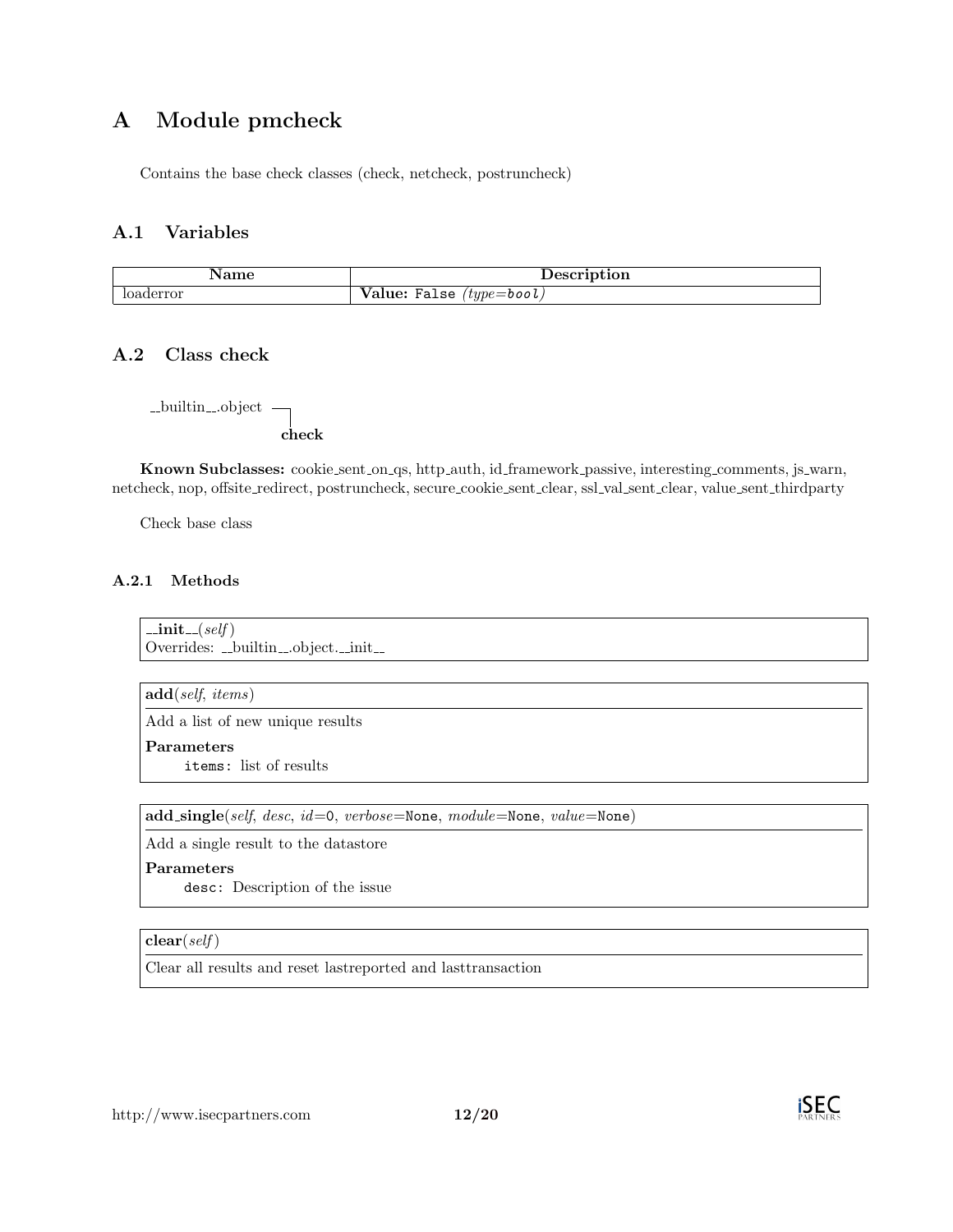config\_loaded( $self$ )

Checks if a config file has been loaded and prints an error if not Call this at the top of each function if a cfg file is required

 $load\_config(self)$ 

Auto-loads the appropriate configuration file for the module Config file should have the same name as the python file, with .cfg instead of .py

 $\mathbf{report}(\text{self}, \text{pmd})$ 

Full report run at the end of session, mainly used by postrunchecks

 $req\_body\_parse(self, body, info)$ 

Called by the transaction processor on each complete request body

req\_hl\_parse(self, line, info)

Called by the transaction processor on all request headers

 $resp_{body\_parse(self, body, info)}$ 

Called by the transaction processor to parse the whole response body

resp\_hl\_parse(self, line, info)

Called by the transaction processor on each response header

 $rl\text{-}parse(self, line, info)$ 

Called by the transaction processor on the first line of each request

run(self, pmd)

Called by scan() or tail() once each transaction has been fully added to pmd

 $set\_verboxity(self, \,verboxity)$ 

Sets the level of information displayed by the check"

#### Parameters

verbosity:  $0 =$  default, 1=verbose, 2=debug  $(type=int)$ 

show\_all( $self$ )

Show all results

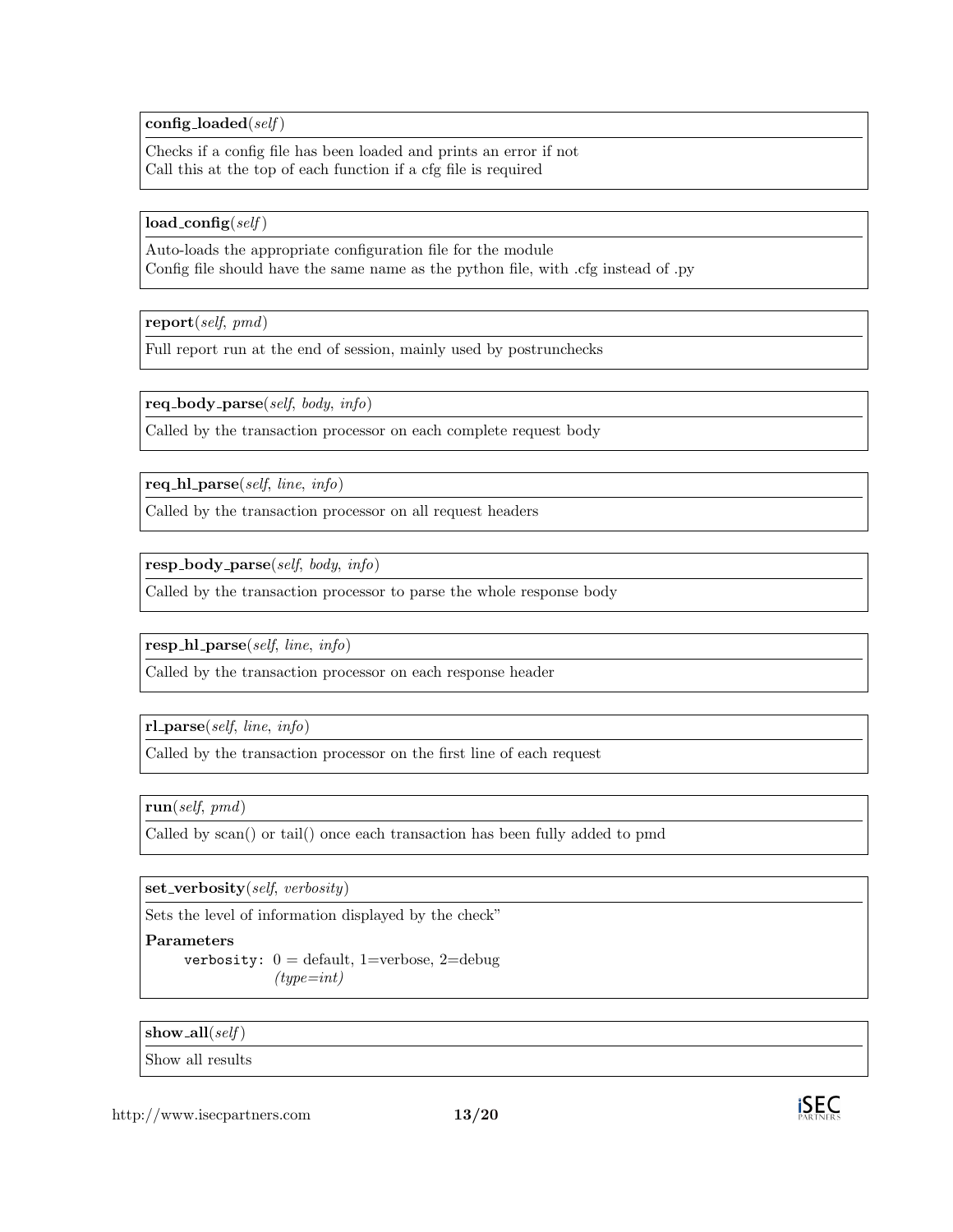show\_new(self)

Show only results that haven't been displayed before

 $sl\_parse(self, line, info)$ 

Called by the transaction processor on the first line of each response

 $\text{Inherited from object: }\_\_\text{default}.\_\_\text{getattribute}\_\text{.}$   $\_\text{hash}\_\text{.}$   $\_\text{new}\_\text{.}$   $\_\text{reduce}\_\text{.}$   $\_\text{.}$  reduce  $\_\text{ex}\_\text{.}$   $\_\text{.}$   $\_\text{repr}\_\text{.}$  $-$ setattr $-$ ,  $-$ str $-$ 

#### A.3 Class netcheck

 $\_$ builtin  $\_$ object  $\Box$ pmcheck.check netcheck

Known Subclasses: bad directories, bad files, dir listing, ssl config, writable dir

Base class for all checks that do network stuff

#### A.3.1 Methods

 $\_{\rm init}$  $\_{(self)}$ Overrides: pmcheck.check.\_init\_

 $set\_proxy(self, proxy)$ 

For those network checks that don't check the environment

 $\text{Inherited from object: }\_\_\text{default}.\_\_\text{getattribute}\_\text{.}$   $\_\text{hash}\_\text{.}$   $\_\text{new}\_\text{.}$   $\_\text{reduce}\_\text{.}$   $\_\text{.}$  reduce  $\_\text{ex}\_\text{.}$   $\_\text{.}$   $\_\text{repr}\_\text{.}$  $-$ setattr $-$ ,  $-$ str $-$ 

Inherited from check: add, add single, clear, config loaded, load config, report, req body parse, req hl parse, resp\_body\_parse, resp\_hl\_parse, rl\_parse, run, set\_verbosity, show\_all, show\_new, sl\_parse

## A.4 Class postruncheck

| $\text{-}\text{builtin}\text{-}\text{object}$ - |              |
|-------------------------------------------------|--------------|
| pmcheck.check $\qquad$                          |              |
|                                                 | postruncheck |

Known Subclasses: cookie summary, query summary

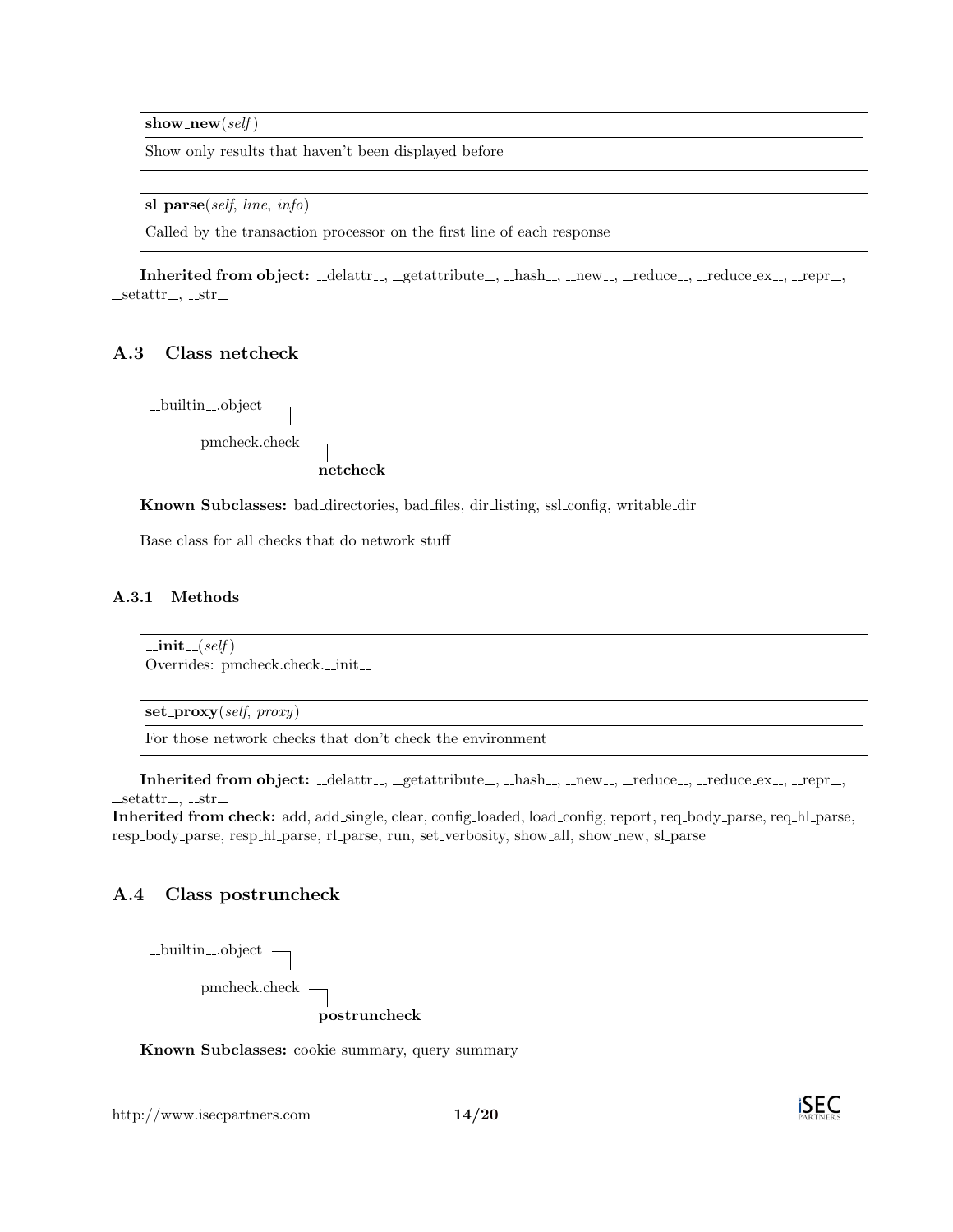Base class for report modules

## A.4.1 Methods

 $\text{unit} \_\textit{self}$ Overrides: pmcheck.check.\_init\_

report(self, pmd)

Main output method called for postrunchecks

Overrides: pmcheck.check.report

show\_all( $self$ )

Overriding because postrunchecks shouldn't output until the end

Overrides: pmcheck.check.show all

show\_new(self)

Overriding because postrunchecks shouldn't output until the end

Overrides: pmcheck.check.show new

Inherited from object: \_delattr\_, \_getattribute\_, \_hash\_, \_new\_, \_reduce\_, \_reduce\_ex\_, \_repr\_,  $_ -setattr_-, -str_-.$ 

Inherited from check: add, add single, clear, config loaded, load config, req body parse, req hl parse, resp body parse, resp hl parse, rl parse, run, set verbosity, sl parse

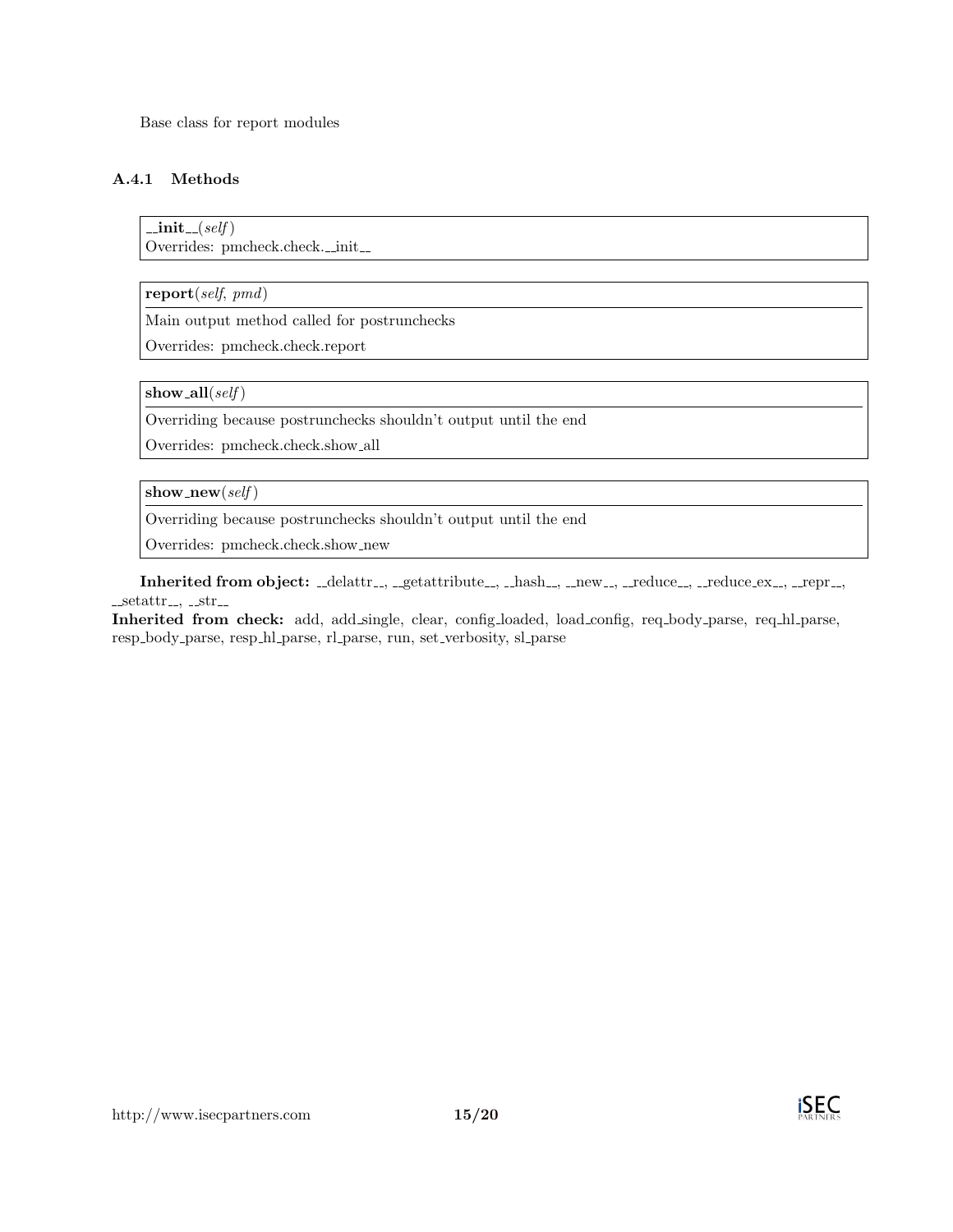## B Module pmdata

Datastore populated by proxy log parsers and consumed by modules

## B.1 Class pmdata



### B.1.1 Methods

 $\text{unit} \text{...}(self)$ 

Overrides: \_builtin\_object.\_init\_

 $add\_postparam(self, pp)$ 

add\_querystring(self,  $qs$ )

add\_sentcookie $(self, c)$ 

Add a cookie that was sent by a client

Parameters

c: A cookie

#### add\_setcookie(self, c)

Set cookie headers contain a single cookie, parse this and add the contents to the various cookie dictionaries

#### Parameters

c: A cookie

#### add transactions(self, trans)

Adds a list of transactions to Transactions

#### Parameters

trans: The transaction

#### find\_value(self,  $value$ )

Inherited from object: \_delattr\_, \_getattribute\_, \_hash\_, \_new\_, \_reduce\_, \_reduce\_ex\_, \_repr\_,  $-$ setattr $-$ ,  $-$ str $-$ 

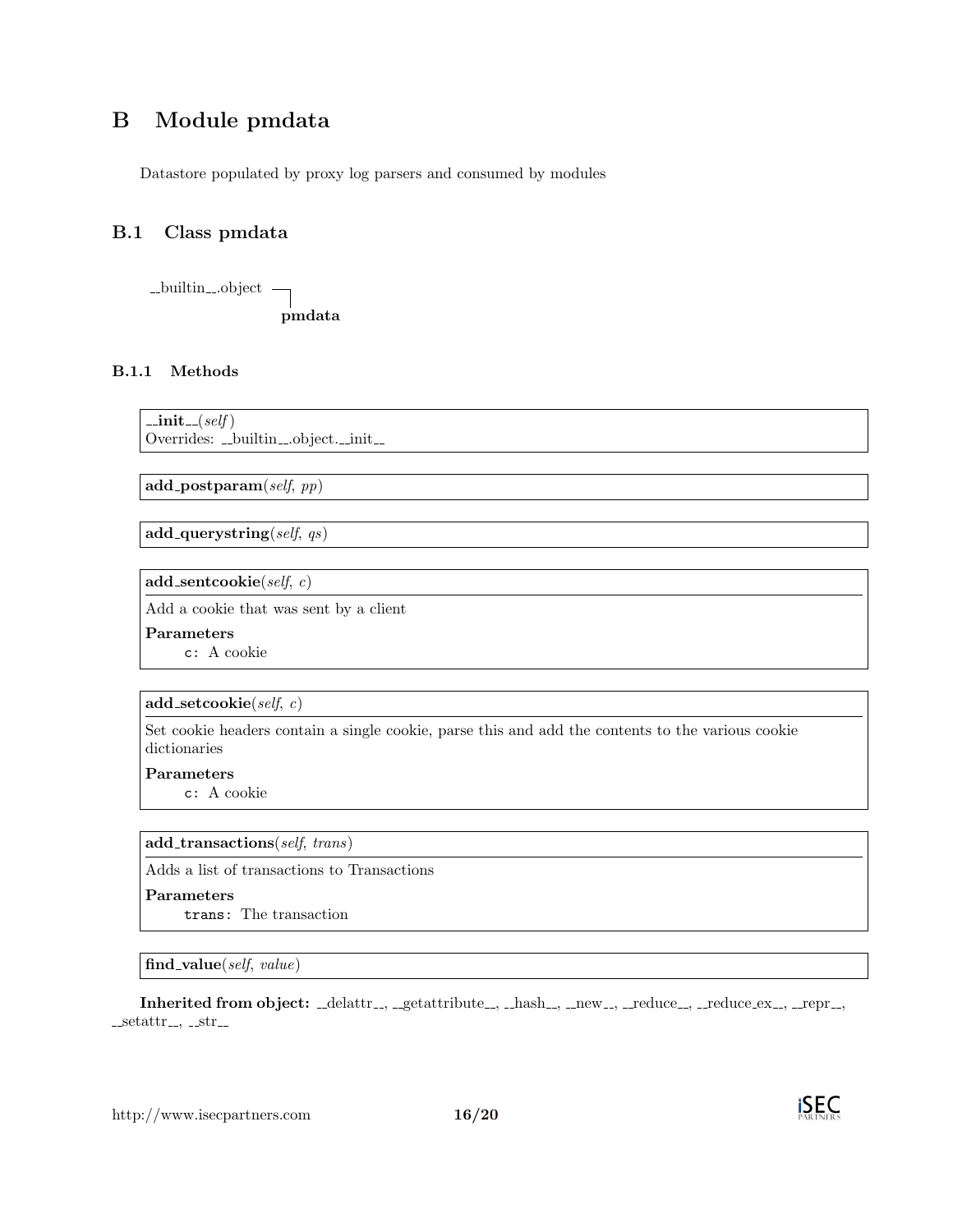## C Module urltesting

Performs testing on urls to determine if they provide directory listings or allow uploading of data with HTTP PUT and assorted support functions

## C.1 Functions



## C.2 Variables

|       | tıon                                            |
|-------|-------------------------------------------------|
| DEBUG | $^\prime type =$ bool $_\prime$<br>Value: False |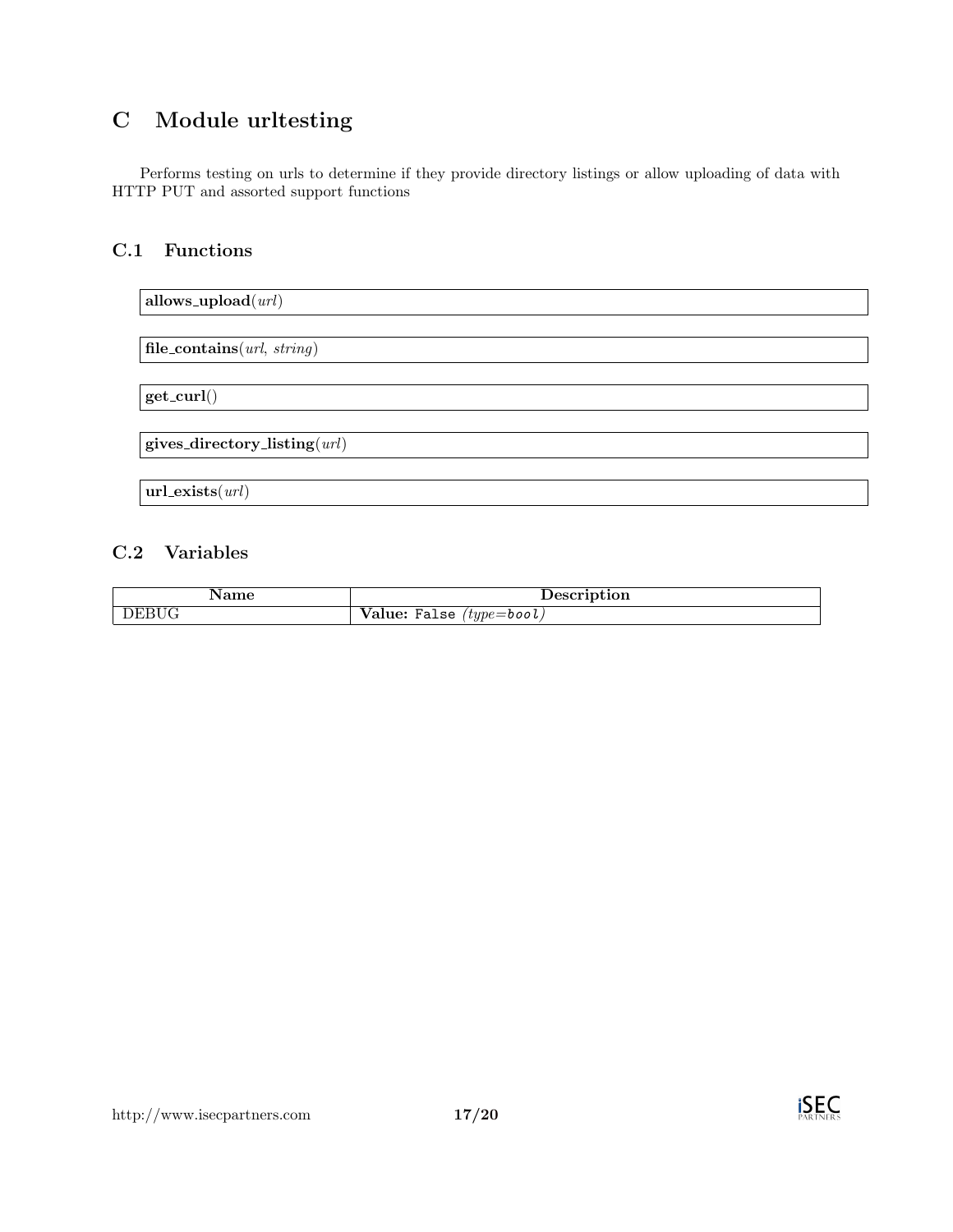# D Package transaction

Exported transaction functions.

 $Id:$  \_init\_.py 39622 2005-10-25 21:19:33Z  $tim\_one$   $\$ 

## D.1 Variables

| Name    | Description                                                       |
|---------|-------------------------------------------------------------------|
| manager | Value: $\langle$ transaction. manager. ThreadTransactionManager - |
|         | object at $0x7f$ e $96a4c>$                                       |
|         | $(type = ThreadTransactionManager)$                               |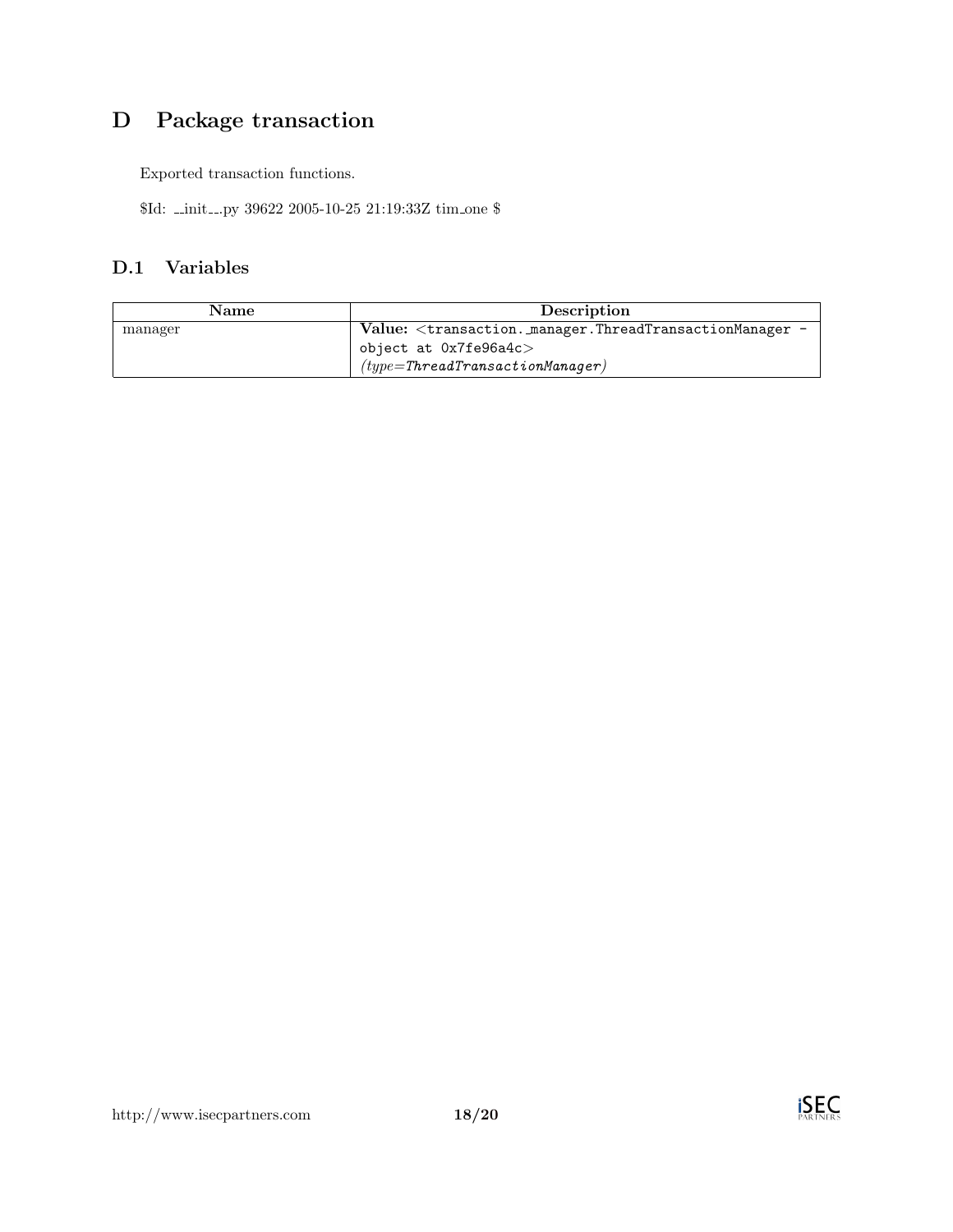## E Module pmproxy

## E.1 Variables

| $\sim$ $\sim$ $\sim$<br>the contract of the contract of the        |
|--------------------------------------------------------------------|
| - -<br>alue:/<br>$t$ u $pe$ $=$ bool<br>False<br>$\boldsymbol{J1}$ |

## E.2 Class pmproxy

 $\_$ builtin $\_\mathrm{o}$ object $\_$ 

pmproxy

Known Subclasses: webscarab

Base class for proxies

These are the functions that have to be implemented for a new proxy to function with the framework

### E.2.1 Methods

get(self, session, tinfo) Get a specific transaction Return Value dict

 $get\_next(self, session)$ 

Get the next transaction

Return Value dict

session\_info(self, where, name)

Get information on the specified session

Return Value dictionary